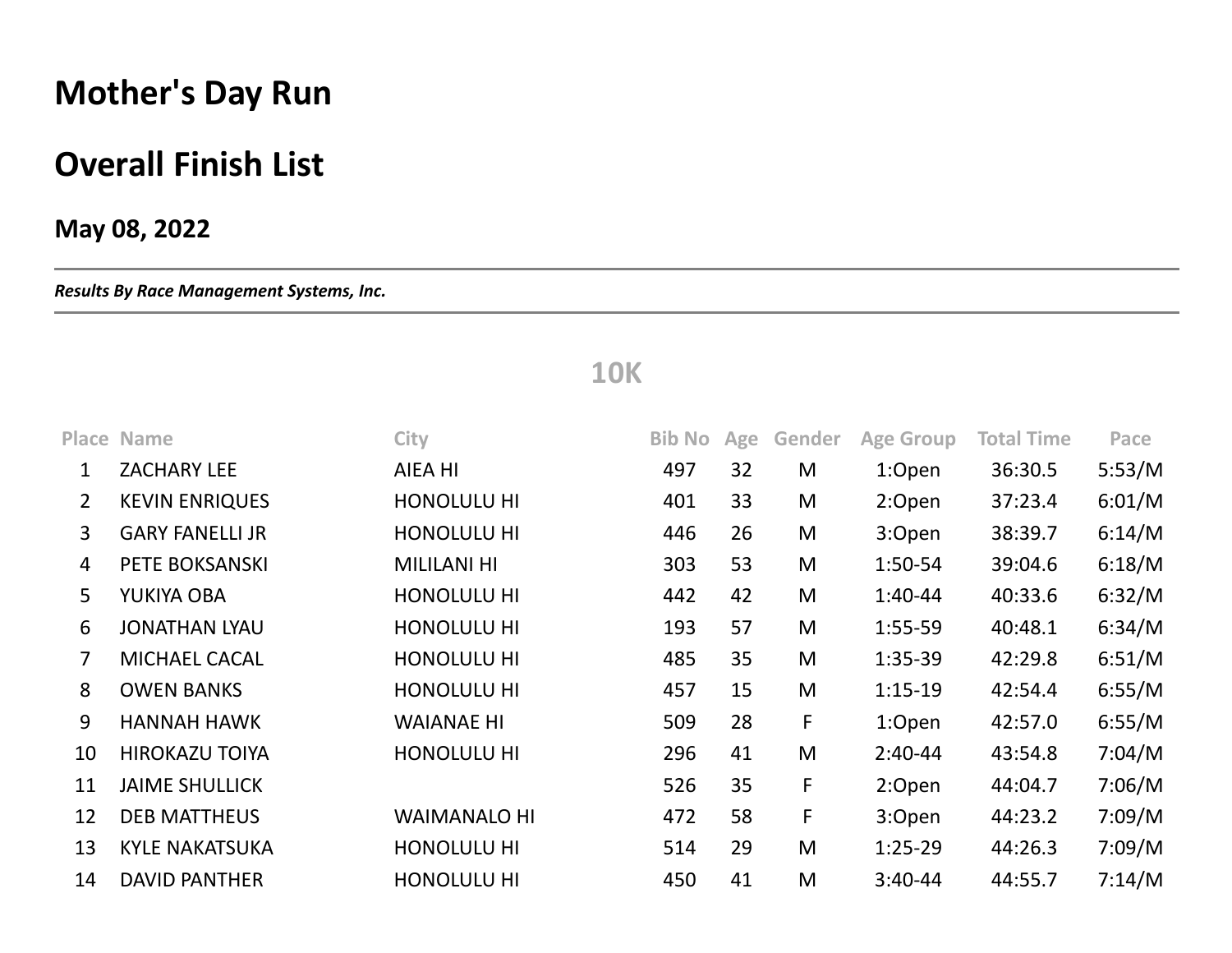| 15 | <b>CRAIG KNOHL</b>         | <b>HALEIWA HI</b>   | 204 | 62 | M | $1:60-64$ | 46:40.2 | 7:31/M |
|----|----------------------------|---------------------|-----|----|---|-----------|---------|--------|
| 16 | <b>JEFFREY ROCKENBRANT</b> | <b>HALEIWA HI</b>   | 498 | 35 | M | $2:35-39$ | 46:51.1 | 7:33/M |
| 17 | <b>TAMMY BAUTISTA</b>      | HONOLULU HI         | 381 | 42 | F | $1:40-44$ | 47:16.6 | 7:37/M |
| 18 | <b>TODD RANK</b>           | PORTLAND OR         | 404 | 47 | M | $1:45-49$ | 47:25.5 | 7:38/M |
| 19 | <b>JOHN KEENAN III</b>     | HONOLULU HI         | 504 | 56 | M | $2:55-59$ | 48:17.9 | 7:47/M |
| 20 | <b>JENNIFER SMITH</b>      | HONOLULU HI         | 496 | 48 | F | $1:45-49$ | 49:02.6 | 7:54/M |
| 21 | PAUL CAMPBELL              | <b>WAIPAHU HI</b>   | 339 | 62 | M | $2:60-64$ | 49:05.9 | 7:54/M |
| 22 | <b>JON HINAZUMI</b>        | HONOLULU HI         | 511 | 60 | M | $3:60-64$ | 50:15.9 | 8:06/M |
| 23 | <b>JILL BEVANS</b>         | HONOLULU HI         | 414 | 44 | F | $2:40-44$ | 50:33.6 | 8:09/M |
| 24 | <b>LES OMURA</b>           | HONOLULU HI         | 491 | 65 | M | $1:65-69$ | 51:11.4 | 8:15/M |
| 25 | <b>MICHAEL GEORGI</b>      | HONOLULU HI         | 187 | 69 | M | $2:65-69$ | 51:18.0 | 8:16/M |
| 26 | <b>EAMON CAMPBELL</b>      | <b>WAIPAHU HI</b>   | 375 | 27 | M | $2:25-29$ | 51:19.3 | 8:16/M |
| 27 | <b>TIMOTHY OSULLIVAN</b>   | HONOLULU HI         | 385 | 47 | M | $2:45-49$ | 51:45.1 | 8:20/M |
| 28 | <b>BRIAN GAUDET</b>        | VASS NC             | 466 | 68 | M | $3:65-69$ | 52:01.2 | 8:23/M |
| 29 | <b>BRAD BANKS</b>          | HONOLULU HI         | 459 | 47 | M | $3:45-49$ | 52:20.9 | 8:26/M |
| 30 | <b>LUCIAN DOLATRE</b>      | HONOLULU HI         | 492 | 14 | M | $1:10-14$ | 52:27.3 | 8:27/M |
| 31 | <b>ERIN SCUDDER</b>        | <b>KAILUA HI</b>    | 400 | 23 | F | $1:20-24$ | 52:38.6 | 8:29/M |
| 32 | <b>ALEXIS RAINS</b>        | <b>KAILUA HI</b>    | 379 | 28 | F | $1:25-29$ | 52:39.5 | 8:29/M |
| 33 | RITA CONCANNON             |                     | 519 | 26 | F | $2:25-29$ | 53:12.1 | 8:34/M |
| 34 | SOPHIA WESTLY              | HONOLULU HI         | 454 | 14 | F | $1:10-14$ | 53:14.9 | 8:34/M |
| 35 | <b>LOGAN DOZAL</b>         | HONOLULU HI         | 427 | 25 | M | $3:25-29$ | 53:31.7 | 8:37/M |
| 36 | <b>MONICA HAYES</b>        | <b>KAILUA HI</b>    | 507 | 26 | F | $3:25-29$ | 53:32.0 | 8:37/M |
| 37 | <b>ERIKA TELFER</b>        | <b>HONOLULU HI</b>  | 470 | 40 | F | $3:40-44$ | 53:39.2 | 8:38/M |
| 38 | <b>JASON MORA</b>          | <b>EWA BEACH HI</b> | 410 | 44 | M | $4:40-44$ | 53:46.1 | 8:40/M |
| 39 | <b>SHAYNA NAKAMA</b>       | <b>WAIPAHU HI</b>   | 503 | 40 | F | $4:40-44$ | 53:49.2 | 8:40/M |
| 40 | <b>JOE LATURNAU</b>        | HONOLULU HI         | 408 | 66 | M | $4:65-69$ | 54:10.8 | 8:43/M |
| 41 | <b>JOSHUA FAILING</b>      | AIEA HI             | 510 | 38 | M | $3:35-39$ | 55:23.3 | 8:55/M |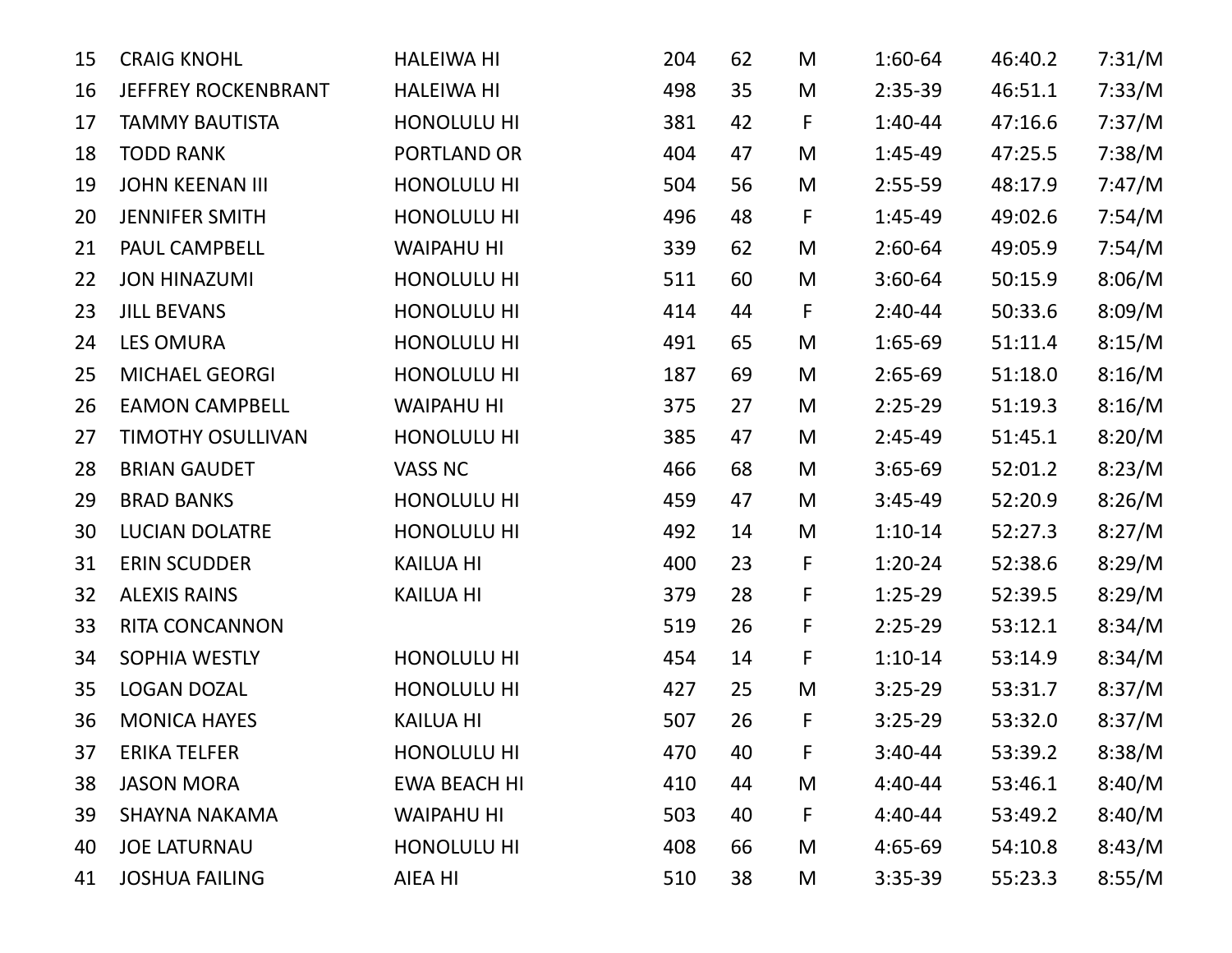| 42 | <b>TERRY SHIN</b>           | HONOLULU HI                | 428 | 39 | M | 4:35-39   | 55:32.9   | 8:57/M  |
|----|-----------------------------|----------------------------|-----|----|---|-----------|-----------|---------|
| 43 | <b>DONN MURAKAMI</b>        | HONOLULU HI                | 421 | 47 | M | $4:45-49$ | 55:53.3   | 9:00/M  |
| 44 | <b>KOEN SEIDEL</b>          | HONOLULU HI                | 425 | 10 | M | $2:10-14$ | 55:55.0   | 9:00/M  |
| 45 | PETER-MICHAEL SEIDEL        | HONOLULU HI                | 423 | 49 | M | $5:45-49$ | 55:56.2   | 9:00/M  |
| 46 | <b>EDWIN WHITE</b>          | <b>KAPOLEI HI</b>          | 388 | 63 | M | 4:60-64   | 55:58.6   | 9:01/M  |
| 47 | <b>STEPHANIE IRZARRY</b>    |                            | 527 | 33 | F | 1:30-34   | 55:59.0   | 9:01/M  |
| 48 | PEDRO JIMENEZ               | <b>WAIPAHU HI</b>          | 312 | 46 | M | $6:45-49$ | 55:59.8   | 9:01/M  |
| 49 | <b>JOHN NAGAMINE</b>        | AIEA HI                    | 432 | 73 | M | 1:70-74   | 56:02.2   | 9:01/M  |
| 50 | <b>MICHAEL HIGA</b>         | <b>WAIPAHU HI</b>          | 505 | 62 | M | $5:60-64$ | 56:03.6   | 9:02/M  |
| 51 | <b>LAURI HONG</b>           | HONOLULU HI                | 433 | 46 | F | $2:45-49$ | 56:04.7   | 9:02/M  |
| 52 | <b>KRISTINE BLACKBURN</b>   |                            | 528 | 28 | F | $4:25-29$ | 56:08.3   | 9:02/M  |
| 53 | <b>JEANINE NAKAKURA</b>     | AIEA HI                    | 161 | 57 | F | $1:55-59$ | 56:21.7   | 9:05/M  |
| 54 | <b>TRISHA CHING</b>         | HONOLULU HI                | 393 | 42 | F | $5:40-44$ | 56:50.5   | 9:09/M  |
| 55 | <b>ERIC OSHIRO</b>          | HONOLULU HI                | 520 | 59 | M | $3:55-59$ | 56:52.1   | 9:09/M  |
| 56 | ROXANNE CAMPBELL            | <b>WAIPAHU HI</b>          | 345 | 54 | F | $1:50-54$ | 57:42.1   | 9:18/M  |
| 57 | <b>CAROLYN BIRCHFIELD</b>   | <b>COLORADO SPRINGS CO</b> | 451 | 56 | F | $2:55-59$ | 58:02.1   | 9:21/M  |
| 58 | <b>SHANNON BRUGH</b>        | <b>WAIALUA HI</b>          | 525 | 44 | M | $5:40-44$ | 58:13.9   | 9:23/M  |
| 59 | <b>ERIC IWAMOTO</b>         | HONOLULU HI                | 452 | 56 | M | 4:55-59   | 58:14.5   | 9:23/M  |
| 60 | <b>FUNG YANG</b>            | <b>HALEIWA HI</b>          | 462 | 53 | M | $2:50-54$ | 58:14.5   | 9:23/M  |
| 61 | <b>CHARLENE ROCKENBRANT</b> | <b>HALEIWA HI</b>          | 499 | 38 | F | $1:35-39$ | 59:18.2   | 9:33/M  |
| 62 | <b>ASHLEY DORSEY</b>        | <b>KAILUA HI</b>           | 455 | 27 | F | $5:25-29$ | 1:00:26.3 | 9:44/M  |
| 63 | <b>AFTON KELLY</b>          | <b>KAILUA HI</b>           | 445 | 31 | F | $2:30-34$ | 1:00:31.8 | 9:45/M  |
| 64 | <b>CAROLE ANN HIGA</b>      | <b>WAIPAHU HI</b>          | 308 | 60 | F | 1:60-64   | 1:00:46.6 | 9:47/M  |
| 65 | <b>SHARON SCHAFER</b>       | HONOLULU HI                | 500 | 54 | F | $2:50-54$ | 1:00:52.1 | 9:48/M  |
| 66 | <b>NAI SAELEE</b>           | HONOLULU HI                | 493 | 39 | M | $5:35-39$ | 1:00:56.3 | 9:49/M  |
| 67 | <b>KARI MOSS</b>            | HONOLULU HI                | 413 | 41 | F | $6:40-44$ | 1:00:58.2 | 9:49/M  |
| 68 | <b>RHONDA BLACK</b>         | HONOLULU HI                | 391 | 62 | F | $2:60-64$ | 1:02:28.9 | 10:04/M |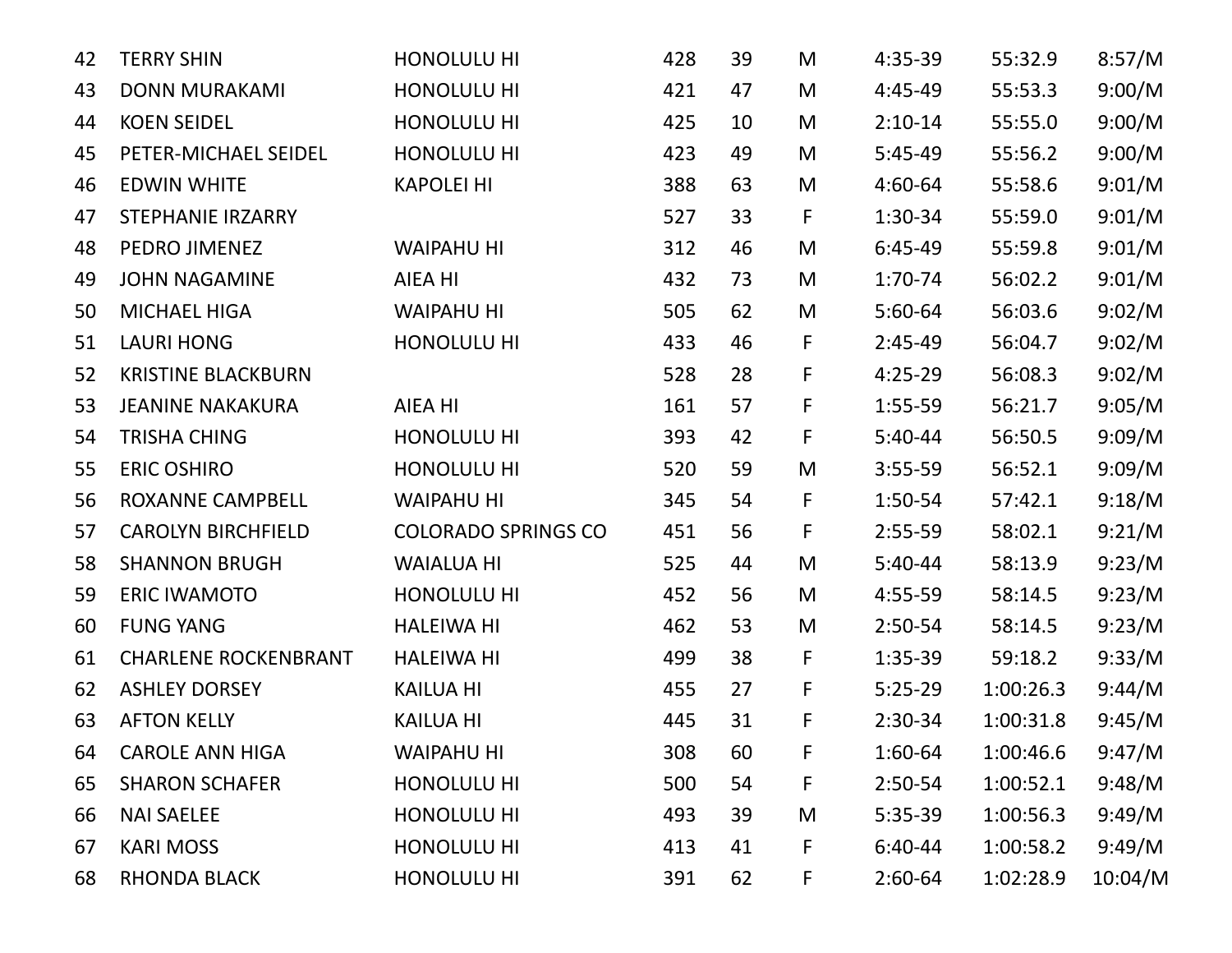| 69 | <b>ANNIE MARSHALL</b>        | HONOLULU HI              | 464 | 66 | F                                                                                     | 1:65-69   | 1:02:56.8 | 10:08/M |
|----|------------------------------|--------------------------|-----|----|---------------------------------------------------------------------------------------|-----------|-----------|---------|
| 70 | <b>SHARON CHI</b>            | HONOLULU HI              | 429 | 33 | F                                                                                     | 3:30-34   | 1:03:26.8 | 10:13/M |
| 71 | <b>BRITTANEY LEWELLING</b>   | HONOLULU HI              | 517 | 34 | F                                                                                     | 4:30-34   | 1:03:31.8 | 10:14/M |
| 72 | <b>HOSUK CHOI</b>            | HONOLULU HI              | 487 | 36 | M                                                                                     | 6:35-39   | 1:04:10.8 | 10:20/M |
| 73 | <b>CONNIE COMISO-FANELLI</b> | HONOLULU HI              | 447 | 66 | F                                                                                     | $2:65-69$ | 1:04:35.5 | 10:24/M |
| 74 | <b>ROBERT PARK</b>           | HONOLULU HI              | 407 | 28 | M                                                                                     | $4:25-29$ | 1:06:02.4 | 10:38/M |
| 75 | <b>DESIREE HIKIDA</b>        | HONOLULU HI              | 468 | 48 | F                                                                                     | $3:45-49$ | 1:06:42.2 | 10:44/M |
| 76 | <b>SAMSON MOKUOHAI</b>       | HONOLULU HI              | 469 | 48 | M                                                                                     | $7:45-49$ | 1:06:43.1 | 10:45/M |
| 77 | <b>WARREN NISHIMOTO</b>      | <b>AIEA HI</b>           | 461 | 72 | M                                                                                     | $2:70-74$ | 1:06:50.4 | 10:46/M |
| 78 | <b>JIYEON UMEDA</b>          | HONOLULU HI              | 484 | 35 | F                                                                                     | $2:35-39$ | 1:07:03.2 | 10:48/M |
| 79 | <b>JARED HELENIHI-AWEAU</b>  | HONOLULU HI              | 486 | 17 | M                                                                                     | $2:15-19$ | 1:07:31.0 | 10:52/M |
| 80 | <b>SIENNA SEIDEL</b>         | HONOLULU HI              | 426 | 10 | F                                                                                     | $2:10-14$ | 1:07:31.2 | 10:52/M |
| 81 | <b>JASON YOSHIOKA</b>        | <b>KANEOHE HI</b>        | 448 | 52 | M                                                                                     | 3:50-54   | 1:08:24.7 | 11:01/M |
| 82 | <b>KATHLEEN SMITH</b>        | HONOLULU HI              | 389 | 54 | F                                                                                     | $3:50-54$ | 1:08:31.3 | 11:02/M |
| 83 | YOKO MORITA                  | <b>KANEOHE HI</b>        | 449 | 45 | F                                                                                     | 4:45-49   | 1:09:01.6 | 11:07/M |
| 84 | <b>ALYSSA ZIMMERMAN</b>      | <b>LEXINGTON PARK MD</b> | 22  | 49 | F                                                                                     | $5:45-49$ | 1:09:23.1 | 11:10/M |
| 85 | <b>RUTH JEROME</b>           | <b>EWA BEACH HI</b>      | 396 | 53 | F                                                                                     | 4:50-54   | 1:09:40.4 | 11:13/M |
| 86 | <b>ANDREW RICH</b>           | <b>EAST PALO ALTO CA</b> | 189 | 52 | M                                                                                     | 4:50-54   | 1:10:04.6 | 11:17/M |
| 87 | <b>REG RUFUS</b>             | HONOLULU HI              | 490 | 63 | M                                                                                     | 6:60-64   | 1:10:25.4 | 11:20/M |
| 88 | <b>JESSICA KIESCHNICK</b>    | HONOLULU HI              | 382 | 45 | F                                                                                     | $6:45-49$ | 1:10:32.0 | 11:21/M |
| 89 | <b>CARMEN HOFSCHNEIDER</b>   | <b>KANEOHE HI</b>        | 418 | 36 | F                                                                                     | $3:35-39$ | 1:11:03.4 | 11:27/M |
| 90 | <b>WENDY TIDD</b>            | HONOLULU HI              | 390 | 60 | F                                                                                     | $3:60-64$ | 1:11:07.0 | 11:27/M |
| 91 | <b>ROBERT ULMAN</b>          | HONOLULU HI              | 465 | 63 | $\mathsf{M}% _{T}=\mathsf{M}_{T}\!\left( a,b\right) ,\ \mathsf{M}_{T}=\mathsf{M}_{T}$ | 7:60-64   | 1:11:11.0 | 11:28/M |
| 92 | <b>ANDREA SABLAN</b>         | HONOLULU HI              | 518 | 34 | F                                                                                     | $5:30-34$ | 1:12:22.8 | 11:39/M |
| 93 | <b>JOANNE VENUS VERAS</b>    | ROCKVILLE CENTRE NY      | 506 | 38 | F                                                                                     | 4:35-39   | 1:13:25.9 | 11:49/M |
| 94 | <b>CHERYL SUN</b>            | HONOLULU HI              | 994 | 33 | F                                                                                     | 6:30-34   | 1:15:38.7 | 12:11/M |
| 95 | <b>ROBIN OSULLIVAN</b>       | HONOLULU HI              | 386 | 47 | F,                                                                                    | $7:45-49$ | 1:15:40.5 | 12:11/M |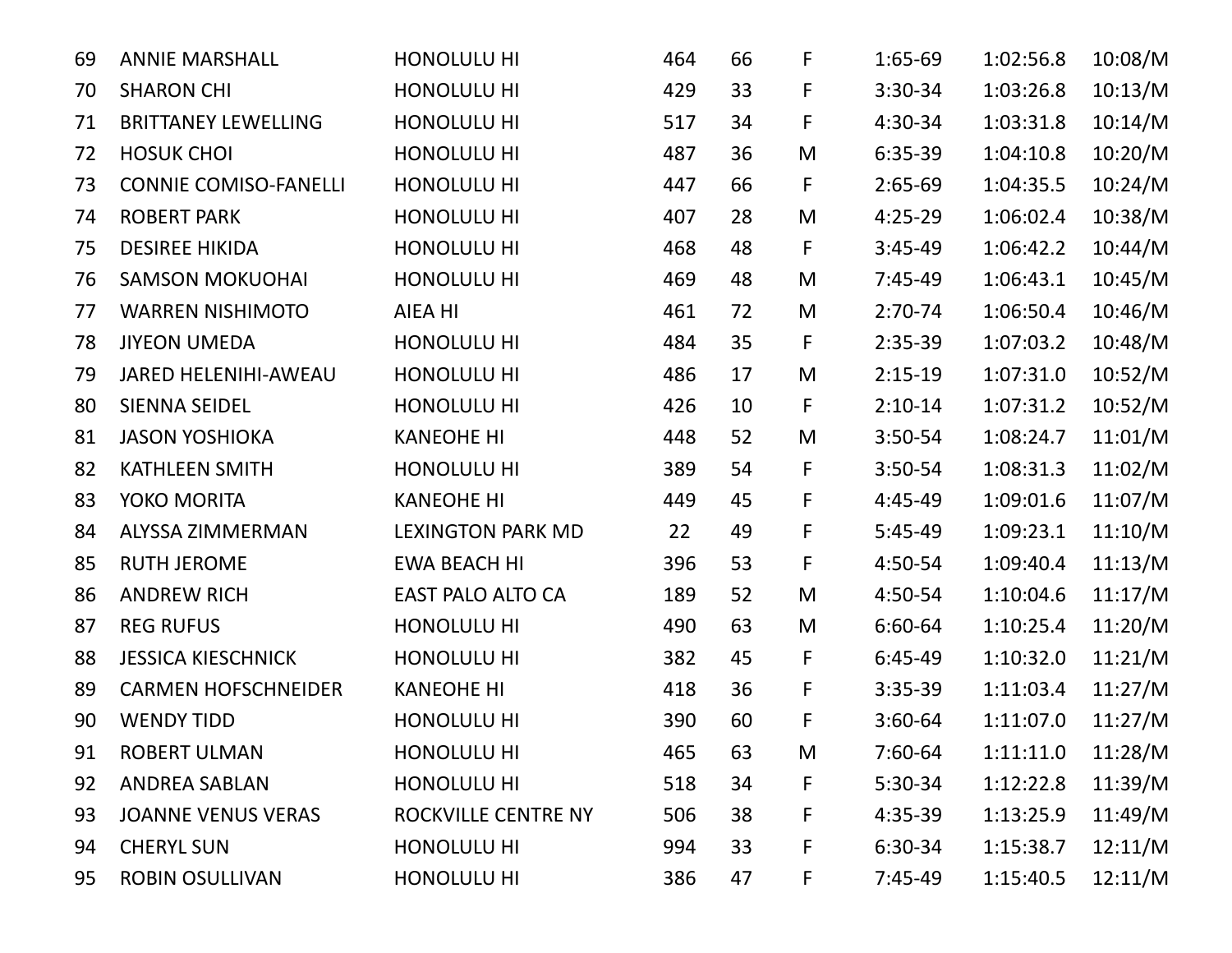| 96  | <b>KADEN OSULLIVAN</b>  | HONOLULU HI              | 387           | 16  | M                                                                                     | $3:15-19$        | 1:15:40.7         | 12:11/M |
|-----|-------------------------|--------------------------|---------------|-----|---------------------------------------------------------------------------------------|------------------|-------------------|---------|
| 97  | <b>ALFRED CHUN</b>      | HONOLULU HI              | 515           | 79  | M                                                                                     | $1:75-79$        | 1:16:51.7         | 12:23/M |
| 98  | <b>CASEY OBATAKE</b>    | <b>HONOLULU HI</b>       | 392           | 42  | F                                                                                     | $7:40-44$        | 1:18:53.2         | 12:42/M |
| 99  | <b>SHIRLEE TROZZI</b>   | HONOLULU HI              | 380           | 57  | F                                                                                     | $3:55-59$        | 1:18:53.4         | 12:42/M |
| 100 | MICHELLE SEIDEL         | HONOLULU HI              | 424           | 55  | F                                                                                     | $4:55-59$        | 1:23:28.6         | 13:27/M |
|     |                         |                          |               |     |                                                                                       |                  |                   |         |
|     | <b>Place Name</b>       | City                     | <b>Bib No</b> | Age | Gender                                                                                | <b>Age Group</b> | <b>Total Time</b> | Pace    |
| 101 | <b>NOAH SCHONHARDT</b>  | HONOLULU HI              | 480           | 12  | M                                                                                     | $3:10-14$        | 1:25:38.5         | 13:47/M |
| 102 | <b>GRACE SCHONHARDT</b> | HONOLULU HI              | 479           | 54  | F                                                                                     | 5:50-54          | 1:25:38.8         | 13:48/M |
| 103 | <b>GUYLA GAUDET</b>     | <b>VASS NC</b>           | 467           | 65  | F                                                                                     | $3:65-69$        | 1:25:45.0         | 13:49/M |
| 104 | <b>STACEY KELLY</b>     | <b>KAPOLEI HI</b>        | 420           | 63  | F                                                                                     | 4:60-64          | 1:27:09.8         | 14:02/M |
| 105 | <b>NESIAH METTLER</b>   | <b>KAHUKU HI</b>         | 412           | 12  | F                                                                                     | $3:10-14$        | 1:28:10.1         | 14:12/M |
| 106 | <b>KAMMA CORDEIRO</b>   | <b>KAHUKU HI</b>         | 411           | 47  | F                                                                                     | 8:45-49          | 1:28:10.1         | 14:12/M |
| 107 | <b>JEN RICH</b>         | <b>EAST PALO ALTO CA</b> | 192           | 50  | F                                                                                     | 6:50-54          | 1:28:50.0         | 14:18/M |
| 108 | <b>GABRIEL BANKS</b>    | <b>HONOLULU HI</b>       | 456           | 18  | M                                                                                     | $4:15-19$        | 1:29:20.9         | 14:23/M |
| 109 | <b>XIAOHONG QI</b>      | HONOLULU HI              | 458           | 54  | F                                                                                     | 7:50-54          | 1:29:21.2         | 14:23/M |
| 110 | <b>MEL ALMOND</b>       | <b>EWA BEACH HI</b>      | 483           | 37  | F                                                                                     | 5:35-39          | 1:32:53.1         | 14:57/M |
| 111 | <b>JAN ASARI</b>        | <b>KANEOHE HI</b>        | 419           | 64  | F                                                                                     | $5:60-64$        | 1:33:13.0         | 15:01/M |
| 112 | <b>CYNTHIA CADIZ</b>    | <b>KAPOLEI HI</b>        | 473           | 60  | F                                                                                     | 6:60-64          | 1:33:29.5         | 15:03/M |
| 113 | <b>NATHAN CADIZ</b>     | <b>KAPOLEI HI</b>        | 474           | 24  | $\mathsf{M}% _{T}=\mathsf{M}_{T}\!\left( a,b\right) ,\ \mathsf{M}_{T}=\mathsf{M}_{T}$ | $1:20-24$        | 1:33:31.6         | 15:04/M |
| 114 | MICHAEL YAHIKU          | <b>EWA BEACH HI</b>      | 443           | 71  | M                                                                                     | $3:70-74$        | 1:33:51.4         | 15:07/M |
| 115 | <b>BARBARA ROSS</b>     | AIEA HI                  | 476           | 77  | F                                                                                     | 1:75-79          | 1:35:35.5         | 15:24/M |
| 116 | <b>NOAH KOKI</b>        | <b>WAIANAE HI</b>        | 513           | 16  | M                                                                                     | $5:15-19$        | 1:39:50.1         | 16:05/M |
| 117 | <b>CHERYLLYN KOKI</b>   | <b>WAIANAE HI</b>        | 512           | 44  | F                                                                                     | $8:40-44$        | 1:39:50.4         | 16:05/M |
| 118 | <b>HELAINE KWONG</b>    | HONOLULU HI              | 435           | 36  | F                                                                                     | 6:35-39          | 1:39:55.3         | 16:05/M |
| 119 | <b>JASMINE JOHNSON</b>  | <b>HONOLULU HI</b>       | 494           | 31  | F                                                                                     | 7:30-34          | 1:40:52.1         | 16:15/M |
| 120 | <b>BENNIE EAVES</b>     | <b>KAPOLEI HI</b>        | 437           | 52  | M                                                                                     | $5:50-54$        | 1:41:16.2         | 16:18/M |